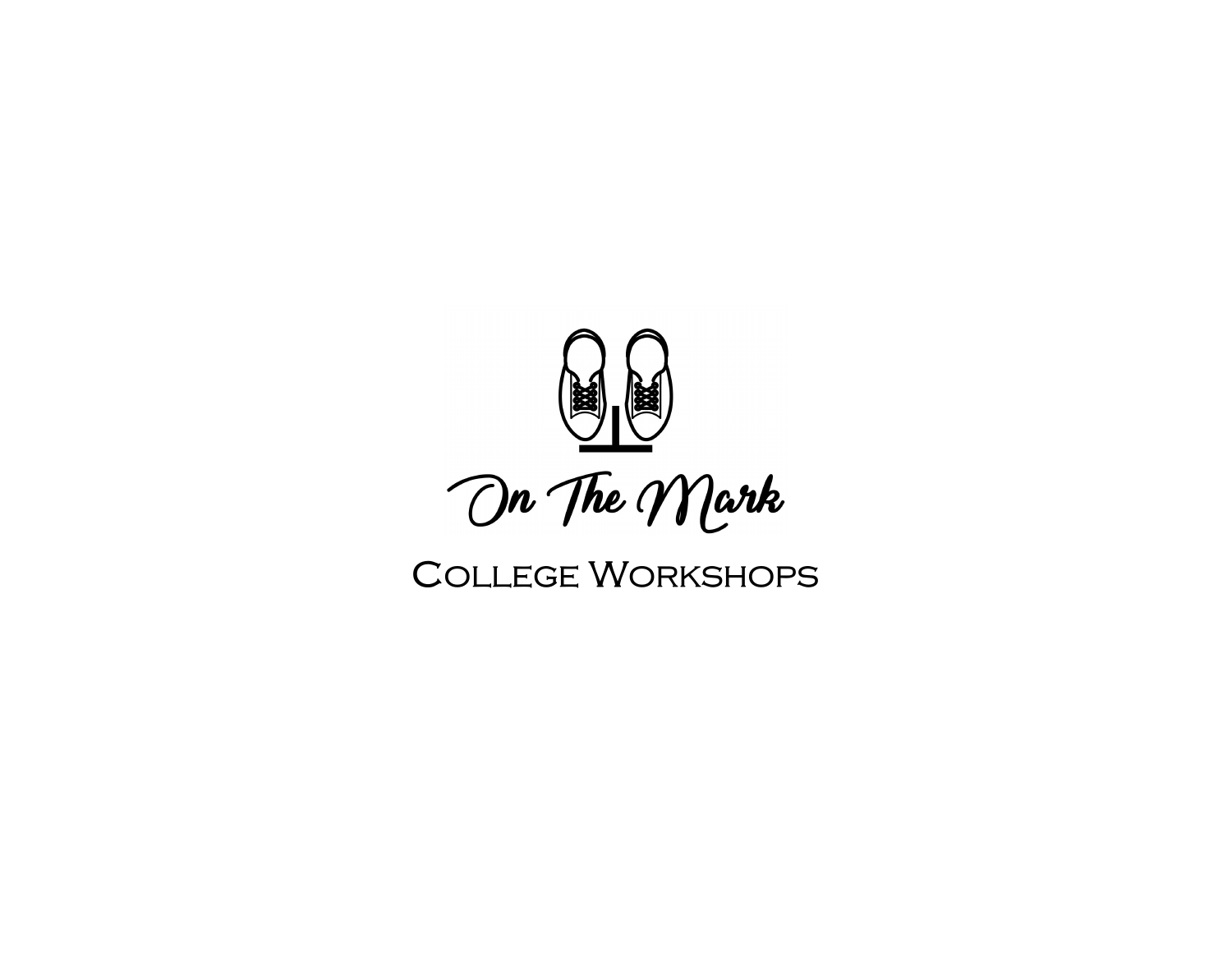# **Acting for the Camera and You are a Business.**

While I tailor course offerings to fit your needs, I continually find that they fall within the above two categories. The first exposes that every canvas of acting presents different challenges. We dive head first into acting for the camera. How do you assess what a film demands of your performance? How do you change your acting to fit the small screen (TV)? The even smaller screen (New Media)? And what's in the secret sauce of commercial acting? I bring real world scripts, sides, and scenarios to the classroom. Students perform, receive feedback, and rework the material.

In the business section of the workshop, I help future graduates assess their unique attributes and how to turn those assets into employment in the ever-changing landscapes of Television, Film, New Media, and Commercials. I impart life lessons of the acting trade (learned the hard way) that give insight into building a career versus hoping for a big break. Additionally, there are many practical discussions that supply students with an immediate advantage over others heading into the field: reels, clips, and marketing that can make a difference. Optional headshot packages and resume consultations are *highly recommended*.

## **Structure**

**Certificate Workshops** are presented in a Two-Day format. The typical structure along with a brief explanation is listed below. If you would like to build a workshop to fit your specific needs and budget, please contact OTM to discuss your situation.

## **Day One**

- Acting for the Camera Part 1
- Understanding Genre/Tone/Role
- Auditioning
- Days on On-Set
- Between Gias
- Acting for the Camera Part 2
- The Commercial World
- Business Basics

## **Day Two**

- Acting for the Camera Part 3
- Headshots
- Resumes
- Reel
	- Final Presentation
	- Open Forum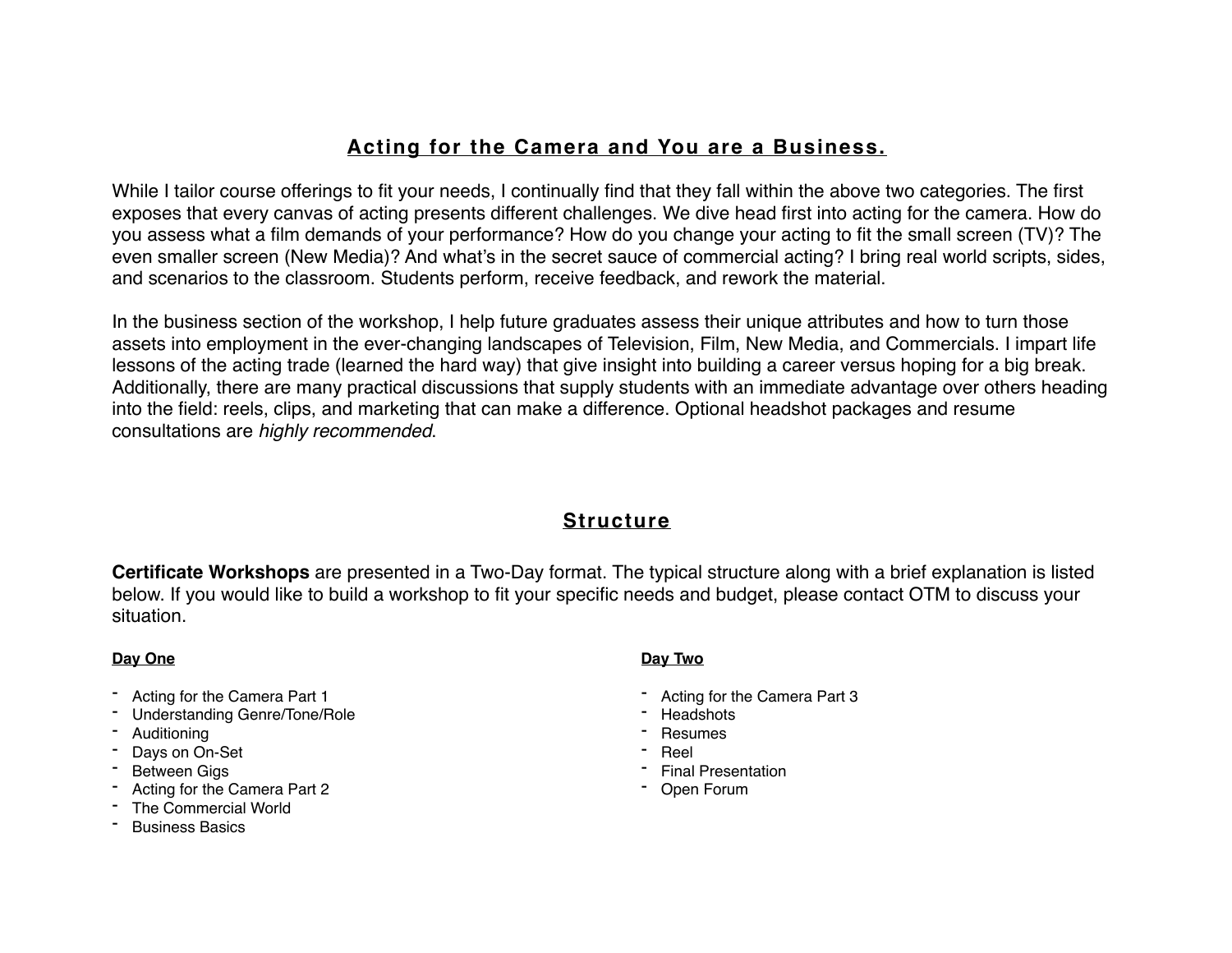#### **Course Topics**

#### Acting for the Camera Part 1:

The nuts and bolts of acting for the camera. Understanding how to modulate the voice and movement from stage to screen. We discuss the particular demands of each medium and genre (TV, Film, Commercial).

#### Acting for the Camera Part 2

A deeper dive into technique. Understanding how to manipulate audiences, angles, and emotions to your benefit. We further our discussion of genre into tone of shows and how to align your acting with the project.

#### Acting for the Camera Part 3

Do you have eyebrows that won't stop dancing on screen? Do your eyes constantly "spike" camera? This is an assessment of individuals particular needs/ struggles with camera work and how to fix them.

#### **Auditioning**

Possibly the most important aspect of building a career. Learn the proper approach, decorum, and attitude to film/tv auditioning.

#### Between Gigs

Acting can be an extremely sporadic career. Learn how to stay sharp for auditions and keep your instrument in tune. Furthermore, tips to maintain your sanity in a crazy career field.

#### Business Basics

Do you need a manager? What exactly do they do? How about agents? Do I need a commercial and a theatrical agent? What percentage(s) do they take? How do I protect myself on non-union contracts? What are the union pay rates?

#### The Commercial World

The commercial world has changed drastically in the past decade. The rise of non-union work has created many opportunities for beginning actors, but also presents important questions regarding what work you should take. Learn the process of commercial auditioning and how to understand how "you" help sell a product.

#### Final Presentation

It's a viewing party! Learning how to watch and critique your own work is central to becoming a better screen actor. We watch each others work and offer helpful observations.

#### **Headshots**

The days of black and white headshots are long gone. We take a historical and practical approach to headshots. What kind of headshot should you have as a beginning actor? Students sit for professional headshots.

#### On-Set

You've booked the job. Congratulations. Now you have to perform under pressure. There's a crew. There's the fellow cast. The ins and outs of proper set behavior are important to maintaining a career in the industry.

#### Open Forum

Got a question that just isn't listed in the topics? Time is allocated to ask any and all industry related questions.

#### Reels / Clips

Reels and clips are the way to show casting directors, agents, and managers that you can act! What makes a scene or clip worthy of submitting to casting or an agent? What should you not send? Students will record clips that showcase their talents.

#### Resumes

Casting directors want to be able to look at your resume for about 10-20 seconds and know your story. What should you put on your resume? Learn proper formatting and receive a one-on-one resume consultation.

#### Self-Tapes

This is the new normal for auditioning. More and more, casting directors are requesting actors tape the audition themselves and send it to them instead of in-person auditioning. Learn what makes a self-tape stand out from the rest.